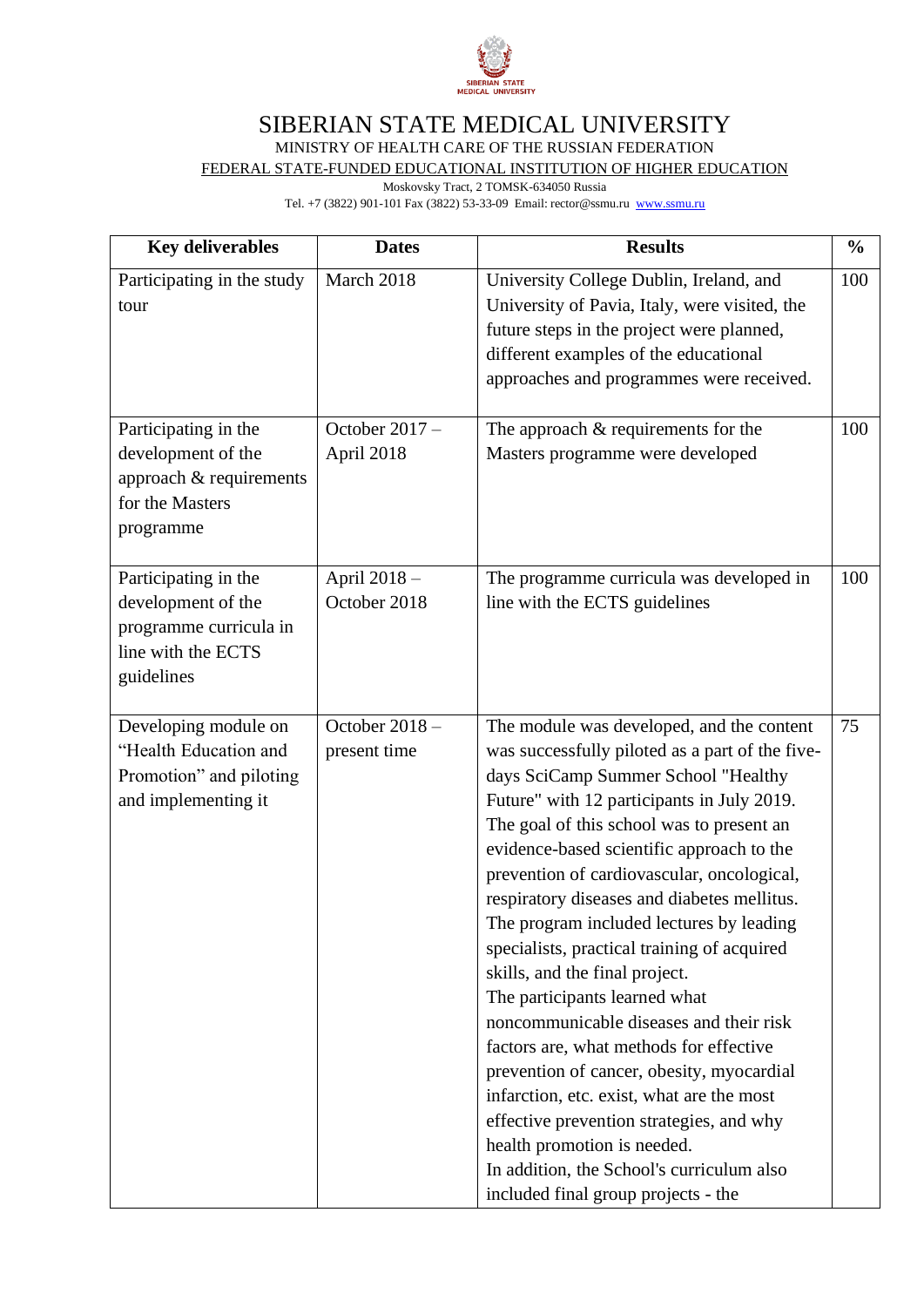

|                                                                                        |                                                                                                          | development of prevention programs, that<br>helped participants to apply the acquired<br>knowledge about healthy lifestyles and<br>healthcare organization in practice.<br>The feedback was collected.<br>The content also was piloted during the<br>lectures for the international students of the<br>5 <sup>th</sup> year of education.<br>The module is planned to be implemented as<br>a continuing medical education course in<br>spring 2021. The module to be included to<br>the Management Master's programme for<br>2021-2022 agenda.                         |     |
|----------------------------------------------------------------------------------------|----------------------------------------------------------------------------------------------------------|------------------------------------------------------------------------------------------------------------------------------------------------------------------------------------------------------------------------------------------------------------------------------------------------------------------------------------------------------------------------------------------------------------------------------------------------------------------------------------------------------------------------------------------------------------------------|-----|
| Developing module on<br>"Patient-Centered Care"<br>and piloting and<br>implementing it | October 2018-<br>present time                                                                            | The module was developed, and the content<br>was successfully piloted as a part of the five-<br>days SciCamp Summer School "Healthy<br>Future" with 12 participants in July 2019.<br>The content also was piloted during the<br>lectures for the international students of the<br>5 <sup>th</sup> year of education.<br>The module is currently under the review.<br>The module is planned to be implemented as<br>a continuing medical education course in<br>autumn 2021. The module to be included to<br>the Management Master's programme for<br>2021-2022 agenda. | 50  |
| Participating in four one-<br>week competence<br>enhancing courses in the<br>EU        | <b>June 2018</b><br>(Kaunas)<br>October 2018<br>(Dublin)<br>March 2019<br>(Valencia)<br>May 2019 (Pavia) | University staff attended required meetings<br>and actively participated in all discussions.<br>Certificates of attendance are received.                                                                                                                                                                                                                                                                                                                                                                                                                               | 100 |
| Running 32 one-week<br>"train the trainers"<br>courses in partner HEIS                 | November 2019<br>(Valencia)<br>December 2020<br>(Pavia)                                                  | One-week "train the trainers" course from<br>the Valencia Polytechnic University, Spain,<br>was successfully received in November<br>2019.                                                                                                                                                                                                                                                                                                                                                                                                                             | 50  |